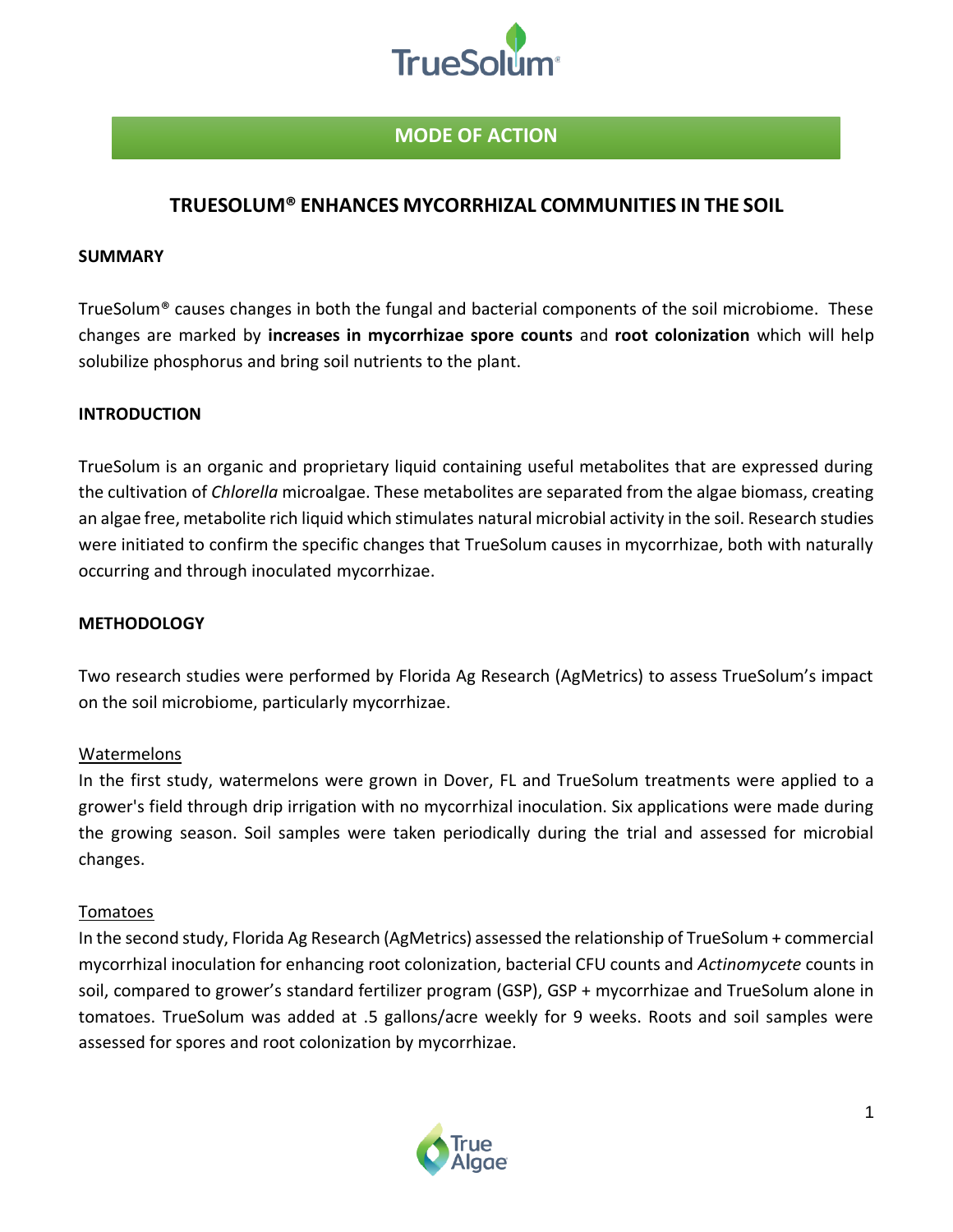

#### **RESULTS**

#### Watermelons

Soil treated with TrueSolum had higher counts of microorganisms such as *Bacillus*, *Actinomycetes*, algae and other beneficial fungi and bacteria. Mycorrhizal spore counts were significantly higher, by 150%, for the TrueSolum treatment at the 1:250 dilution ratio, when compared to the control sample.



#### Tomatoes

Double the root colonization and spore formation were seen in the TS treated + mycorrhizae vs mycorrhizae alone at 63 days after trial initiation.



Means followed by the same letter do not differ, LSD, p=.05